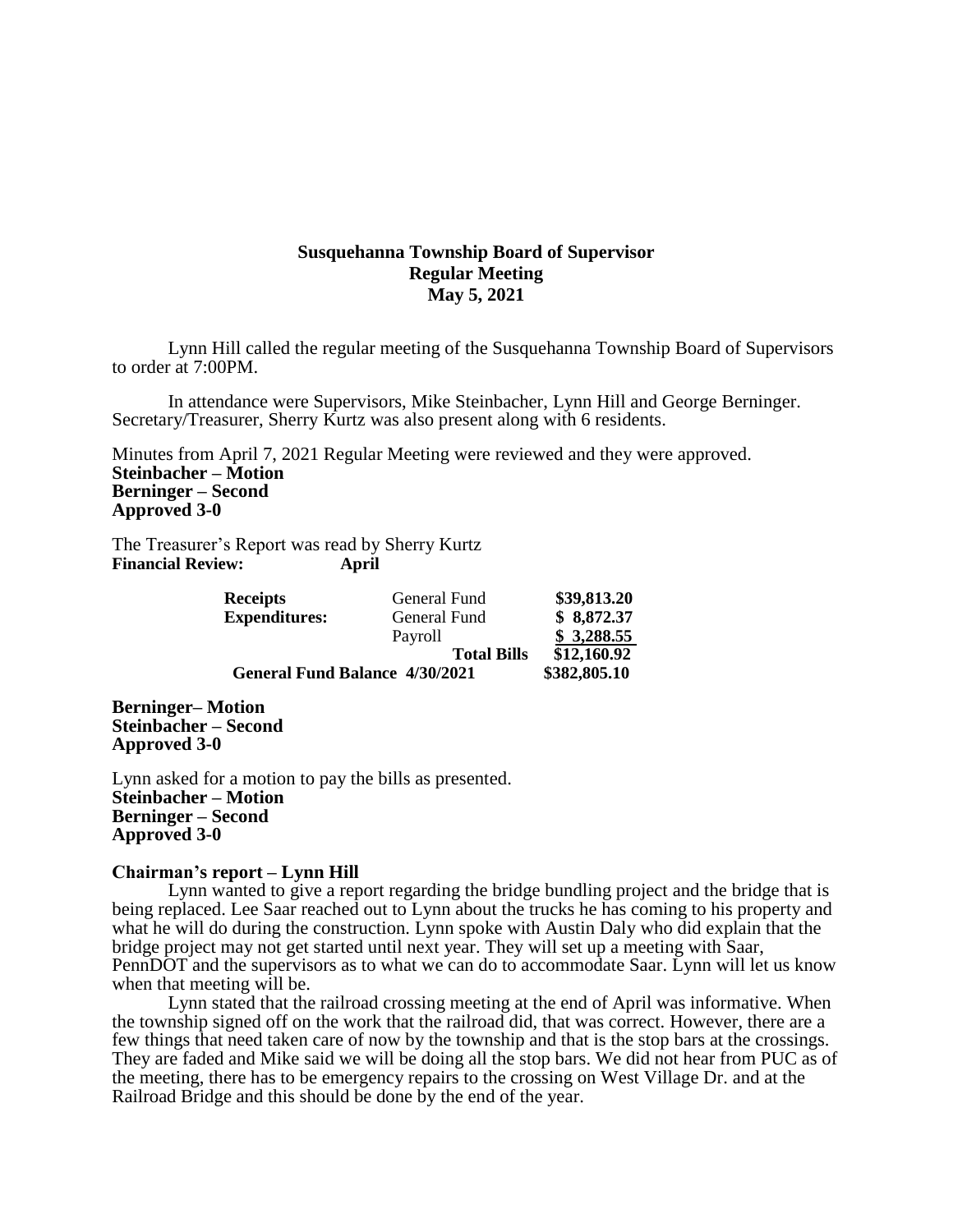Lynn went on to talk about the Feist property and announced that we have a hearing June 4th to continue to get this property cleaned up.

The fire company approached the Township about holding their gun raffle at the pavilion this year. Sherry spoke with our insurance company and they stated that the Township needs a copy of the one day liquor license they applied for, the Township needs to be added to their liability for the event, and the fire company needs to sign a hold harmless release for the Township. This all needs to be received before the event.

Lynn made a motion to allow the Fire Company, as long as all the criteria is met before the event, to hold their gun raffle at the Township pavilion September 25, 2021

# **Hill – Motion**

# **Berninger – Seconded**

**Approved 2-0**

# **If the date changes they will let us know.**

Fire Insurance Escrow was sent to the Township from Central Keystone COG that was enacted in 1994. If we would pass an ordinance it would allow us to go after insurance companies after a fire for any incurred expenses.

Lycoming County Hazard Mitigation Plan needs to be adopted. Lynn and George attended the meeting and nothing in our Township has changed and we do not do any building in the flood zones. Lynn asked for a motion to adopt Resolution 21-01.

#### **Berninger– Motion Steinbacher – Second**

#### **Approved 3-0**

An email from PennDOT for a virtual symposiums and classes, if anyone is interested in this it is approved.

### **Road Master - Mike Steinbacher**

Mike talked to Pine Creek Township regarding the tar and chip and they will send an estimate.

The backhoe has an oil leak the road crew found. Young's looked at it and it could be around \$600.00 to fix it.

The decals were put on the small dump truck so it looks a lot nicer. And they are talking about putting them on the backhoe too. And we need to take care of transferring the plate to the backhoe from the old backhoe.

#### **Park Chairman – George Berninger**

George spoke about attending a virtual meeting through Senator Yaws Office. George was looking at the grant opportunities that were available. At that time the Township had just purchased recycle bin for the park and one of the grants that stood out was a company called Can'd Aid. They did recycle grants. An application was submitted and we were awarded \$942.00 for the recycle bins and bags.

There will be projects going on in the park. Cleanup, painting, fixing broken and deteriorating benches and bleachers. Lynn also asked about the one grill in the park is shot and Mike said he can look into getting a new one.

Mark has it looking good. Lynn said there are 4 trees

**New Business Berninger– Motion Steinbacher – Second Approved 3-0**

**Steinbacher – Motion Hill – Second Approved 3-0**